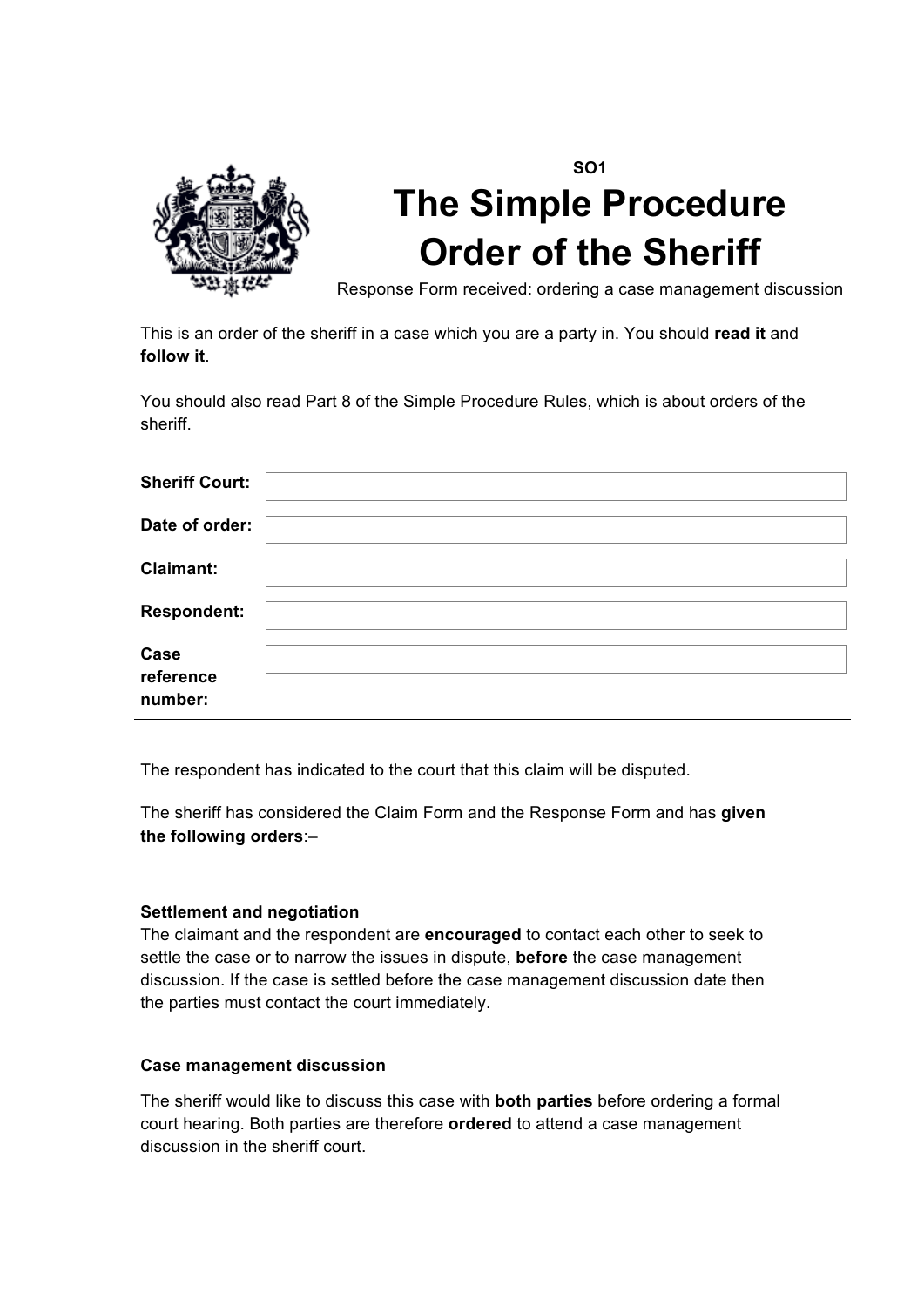The purpose of a case management discussion is to allow the sheriff to discuss the claim and response with both parties and to clarify any concerns which the sheriff has. At the case management discussion, the sheriff will also discuss with both parties their attitudes to negotiation and alternative dispute resolution.

At the case management discussion, the sheriff will give both parties orders in person arranging a hearing at which the case will be considered and their dispute resolved. The sheriff may make a decision at a case management discussion.

### **Clarification**

The claimant is **ordered** to write to the court and to the respondent at least **14 days** before the date of the case management discussion to clarify these issues:

1. [list] 2.

3.

The respondent is **ordered** to write to the court and to the claimant at least **14 days** before the date of the case management discussion to clarify these issues:

1. [list] 2. 3.

### **Documents and other evidence**

The claimant is **ordered** to bring the following documents or other evidence to the case management discussion:

1. [list] 2.

3.

The respondent is **ordered** to bring the following documents or other evidence to the case management discussion:

1. [list] 2. 3.